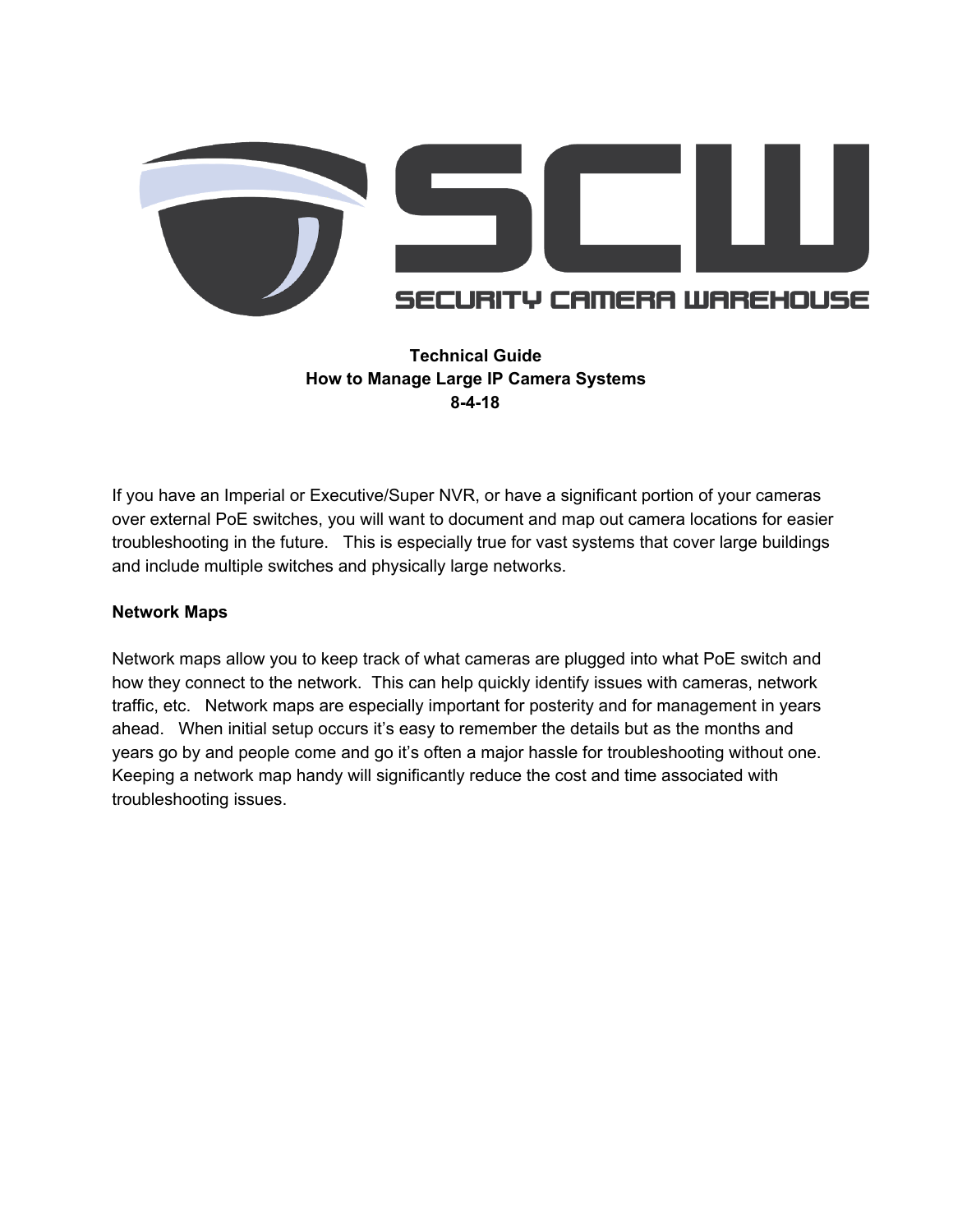

**Rough/Simple Network Map Example**

Here's an example of a rough network map which took about 10 minutes to put together, which can assist greatly with troubleshooting. Note the .10-.20 numbers associating the IPs with the cameras. The blue lines represent ethernet cables and "PoE" represents PoE switches.

So let's use this as an example in a troubleshooting scenario.

Let's say cameras on .10, .11, .12, and .13 get disconnected from the system. We know from the network map there is a common link between these in the PoE switch connected to .10. And .11.

Because we have the network map we can quickly identify a possible cause. We might first check the PoE switch connected to .10 and .11 that also connects .12 and .13 to the LAN. We might also check the cable between that PoE switch and main switch in the middle.

Without a network map this becomes far more labor intensive process, especially for someone who is unfamiliar with how everything is wired up. With a network map, this task goes from  $\sim$  30 minutes to identify the issue over to hours if not days of labor intensive cable tracing,